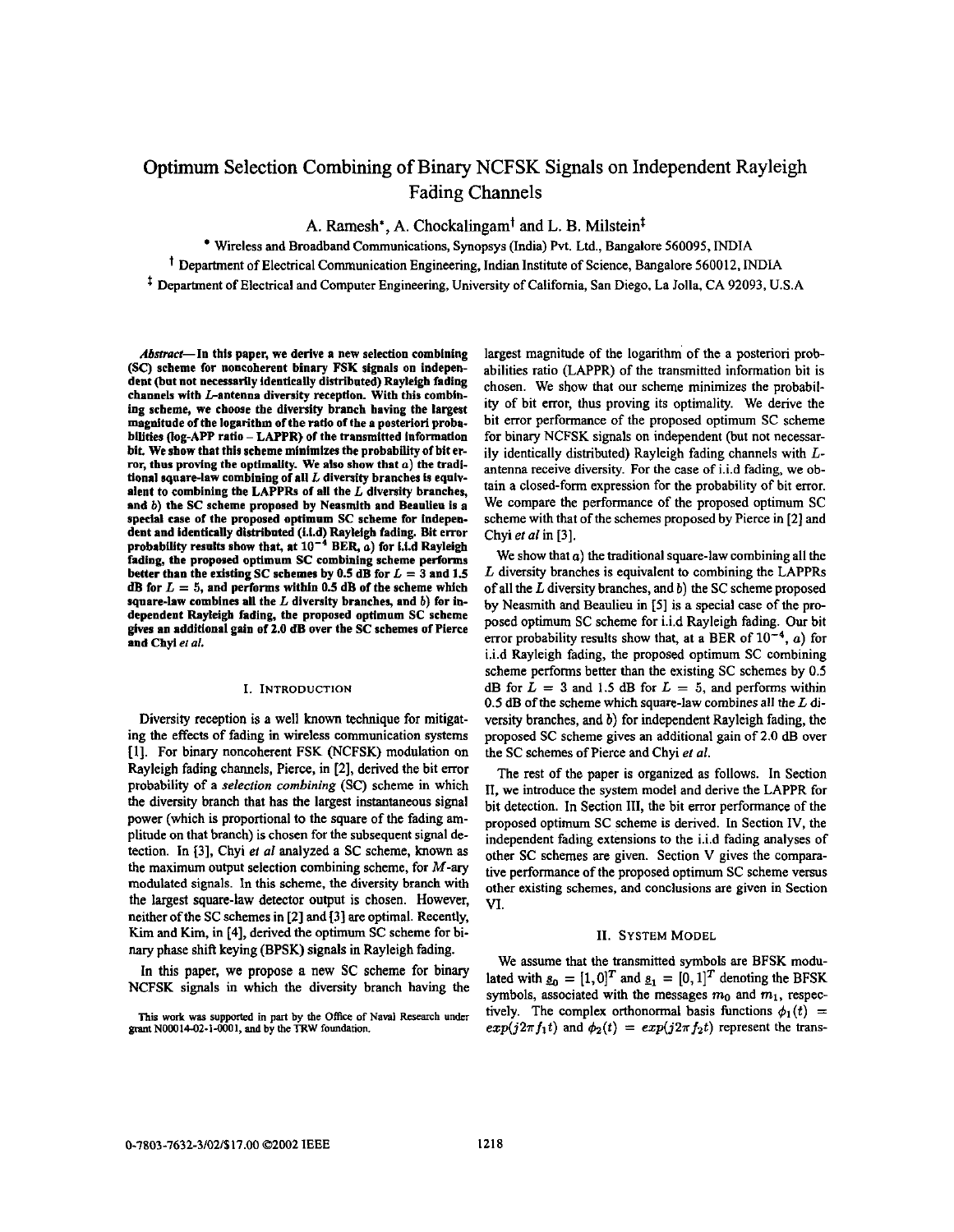mitted information symbol  $\underline{s}_m = [s_{m,x}, s_{m,y}]$ . That is,  $s_m(t) = s_{m,x}\phi_1(t) + s_{m,y}\phi_2(t).$ 

The transmitted symbols *are* passed **through** a fading channel and noise is added to them at the receiver front end. We assume that the fading process is slow, frequency non-selective and remains constant over one symbol interval. Assuming perfect symbol timing at the receiver, the equivalent lowpass representation of the received symbols, after the noncoberent demodulation as shown in Fig. 1, is given by [6]

$$
r_c^{(l)} = \alpha^{(l)} \underline{s}_i \cos \theta^{(l)} + \underline{n}_c^{(l)}, \qquad (1)
$$

$$
\underline{r}_s^{(l)} = \alpha^{(l)} \underline{s}_i \sin \theta^{(l)} + \underline{n}_s^{(l)}, \qquad l = 1, 2, ..., L, (2)
$$

where  $s_i$  is the transmitted BFSK signal point corresponding to the message  $m_i$ ,  $i \in \{0, 1\}$ , and  $r_c^{(l)}$  and  $r_s^{(l)}$ -denote the vector valued outputs of the quadrature demodulators at the  $\frac{u_0}{u_0}$  $I^{th}$  antenna. The random phase on the  $I^{th}$  antenna path,  $\theta^{(l)}$ , is distributed uniformly over  $[0, 2\pi]$ , and  $\alpha^{(l)}$  is the random fade experienced by the transmitted symbol  $g_i$  on the  $l^{th}$  antenna path. We assume that the  $\alpha^{(l)}$ 's, are independent, but *not necessarily identically distributed,* Rayleigh random variables. The second moment of  $\alpha^{(l)}$  is set to  $\Omega_l$  (i.e.,  $E([\alpha^{(l)}]^2) = \Omega_l$ ), and  $n_c^{(l)}$  and  $n_s^{(l)}$  denote the in phase and quadrature phase noise vectors on the *I<sup>th</sup>* antenna path whose components have zero mean and variance  $\sigma^2 = N_0/2E_b$ , where  $E_b/N_0$  is the vectors, each having two dimensions. With the assumption of signal point *a,* being transmitted corresponding **to** the **data** bit **'1'.** we have **SNR** per bit. It is noted that the  $r_s^{(l)}$ ,  $r_s^{(l)}$ ,  $s_i$ ,  $n_s^{(l)}$ ,  $n_s^{(l)}$  are

$$
\underline{r}_c^{(l)} = [r_{c,x}^{(l)}, r_{c,y}^{(l)}] = [n_{c,x}^{(l)}, \alpha^{(l)} \cos \theta^{(l)} + n_{c,y}^{(l)}], \quad (3)
$$

$$
\underline{r}_s^{(l)} = [r_{s,x}^{(l)}, r_{s,y}^{(l)}] = [n_{s,x}^{(l)}, \alpha^{(l)} \sin \theta^{(l)} + n_{s,y}^{(l)}]. \tag{4}
$$

We propose to choose the diversity branch whose magnitude of the LAPPR (i.e., *ILAPPRI)* of the transmitted information symbol is the largest. The LAPPR of the transmitted information symbol  $s_i$  on the  $l^{th}$  antenna path is given by

$$
LAPPR^{(i)} \triangleq \Lambda^{(i)} = \log \left( \frac{\text{Prob}(g_i = g_1 | \mathbf{r}_c^{(i)}, \mathbf{r}_s^{(i)})}{\text{Prob}(g_i = g_0 | \mathbf{r}_c^{(i)}, \mathbf{r}_s^{(i)})} \right). (5)
$$

For equally probable message signals,

$$
\Lambda^{(l)} = \log \left( \frac{f(\underline{r}_c^{(l)}, \underline{r}_s^{(l)} | \underline{s}_i = \underline{s}_1)}{f(\underline{r}_c^{(l)}, \underline{r}_s^{(l)} | \underline{s}_i = \underline{s}_0)} \right).
$$
 (6)

The quantity  $f(\underline{r}_e^{(l)}, \underline{r}_s^{(l)} | \underline{s}_i = \underline{s}_m), m \in \{0, 1\}$ , can be calculated as follows **[7]:** 

$$
f_{\underline{r}_c^{(1)}, \underline{r}_s^{(1)}}(\underline{x}, \underline{y} | \underline{s}_i = \underline{s}_m) =
$$
  

$$
E_{\alpha^{(1)}} \left\{ E_{\theta^{(1)}} \left[ f_{\underline{r}_c^{(1)} \underline{r}_s^{(1)}}(\underline{x}, \underline{y} | \underline{s}_m, \alpha^{(1)}, \theta^{(1)}) \right] \right\}, (7)
$$



**Fig.** 1. **Proposed Optimum SC Receiver for Binary NCFSK Sigpls.** 

where  $E_{\alpha^{(i)}}[\cdot]$  and  $E_{\theta^{(i)}}[\cdot]$  denote the expectation operations<br>with respect to  $\alpha^{(i)}$  and  $\theta^{(i)}$ , respectively. The quantity<br> $f_{\underline{r}_c^{(i)},\underline{r}_s^{(i)}}(\underline{x},\underline{y}|\underline{s}_m,\alpha^{(i)},\theta^{(i)})$  can be calculated as

$$
= f_{\underline{n}_{c}^{(I)}}(\underline{x} - \alpha^{(I)} \underline{s}_{m} \cos \theta^{(I)}) f_{\underline{n}_{c}^{(I)}}(\underline{y} - \alpha^{(I)} \underline{s}_{m} \sin \theta^{(I)})
$$
  
\n
$$
\sim e^{-[\alpha^{(I)}]^{2} \frac{E_{b}}{N_{0}} e^{\frac{2E_{b}}{N_{0}} (\underline{x} \cdot \underline{s}_{m} \alpha^{(I)} \cos \theta^{(I)} + \underline{y} \cdot \underline{s}_{m} \alpha^{(I)} \sin \theta^{(I)})}
$$
  
\n
$$
\sim e^{-[\alpha^{(I)}]^{2} \frac{E_{b}}{N_{0}} e^{\frac{2E_{b} X_{m}^{(I)}}{N_{0}} \alpha^{(I)} \cos (\theta^{(I)} - \phi_{m}^{(I)})},
$$
\n(8)

where  $X_m^{(i)} = \sqrt{(\underline{x} \cdot \underline{s}_m)^2 + (\underline{y} \cdot \underline{s}_m)^2}$  and  $\phi_m^{(i)} = \tan^{-1} \left( \frac{\underline{y} \cdot \underline{s}_m}{\underline{z} \cdot \underline{s}_m} \right)$ . From (8),  $f_{r_n^{(l)}\cdot r_n^{(l)}}(x, y|s_m, \alpha^{(l)})$  is equal to

$$
= E_{\theta^{(1)}} \left( \frac{\vec{E}_b}{\pi N_0} e^{-(2 + [\alpha^{(1)}]^2) \frac{E_b}{N_0}} e^{\frac{2X_{\theta}^{(1)} E_b}{N_0} \alpha^{(1)} \cos(\theta^{(1)} - \phi_m^{(1)})} \right) \n\sim e^{-[\alpha^{(1)}]^2 \frac{E_b}{N_0} I_0 \left( 2\alpha^{(1)} \frac{X_m^{(1)} E_b}{N_0} \right),
$$
\n(9)

where  $I_0(\cdot)$  is the modified Bessel function of the zeroth order where  $I_0(\cdot)$  is the modified Bessel function of the zeroth of and first kind [6]. Finally, we can obtain  $f_{\underline{L}_s^{(1)},\underline{L}_s^{(1)}}(\underline{x},\underline{y})$ **from** *(9),* **as** 

$$
f_{\underline{v}_c^{(1)}, \underline{v}_s^{(1)}}(\underline{x}, \underline{y} | \underline{s}_m) \sim E_{\alpha^{(1)}} \left( e^{-[\alpha^{(1)}]^2 \frac{E_b}{N_0}} I_0 \left( 2\alpha^{(1)} \frac{X_m^{(1)} E_b}{N_0} \right) \right)
$$

$$
\sim \frac{1}{1 + \Omega_{17}} e^{\frac{(X_m^{(1)})^2 \Omega_{17}^2}{1 + \Omega_{17}}}, \tag{10}
$$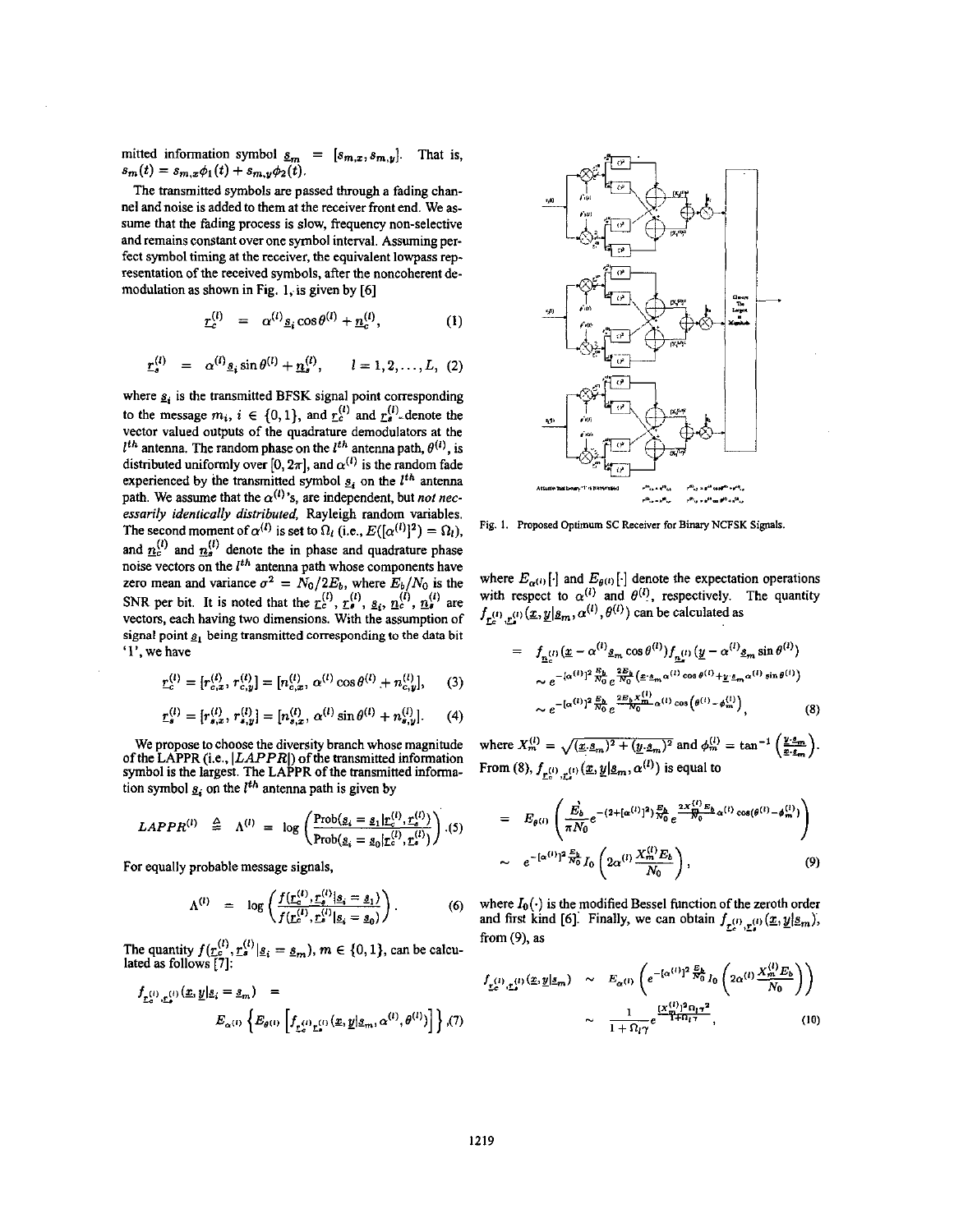where<sup>1</sup>  $\gamma = E_b/N_0$ . Finally, substituting (10) in (6) and scaling by  $\gamma^2$ , we obtain

$$
\Lambda^{(l)} = g_l \left( [X_1^{(l)}]^2 - [X_0^{(l)}]^2 \right), \tag{11}
$$

where  $g_l$  is the weighting factor on  $l^{th}$  antenna path and is given by

$$
g_l = \frac{\Omega_l}{1 + \Omega_l \gamma}.
$$
 (12)

We choose the diversity branch whose magnitude of the LAPPR in (6) is the largest. In Appendix-A1, we show that this proposed combining scheme minimizes the error probability of reception, and hence is optimum. The traditional square-law combining of all the  $L$  diversity branches can be obtained by combining the LAPPRs of all the L available diversity branches. That is,  $\sum_{l=1}^{L} \Lambda^{(l)}$  is the decision statistic for the  $L$ -branch square-law combining  $[1],[6]$ .

### **III. BIT ERROR PROBABILITY ANALYSIS**

In this section, we analyze the bit error probability performance of the proposed optimum SC combiner for both the i.i.d as well as the independent fading cases. First, we assume that the transmitted bit is a '1'. With this, the pdfs of  $X_1^{(l)}$  and  $X_0^{(l)}$ are given by [7]

$$
f_{X_1^{(l)}}(x) = 2\lambda_1^{(l)} x e^{-\lambda_1^{(l)} x^2}
$$
  
\n
$$
f_{X_0^{(l)}}(x) = 2\lambda_2^{(l)} x e^{-\lambda_2^{(l)} x^2},
$$
\n(13)

where  $\lambda_1^{(l)} = \frac{\gamma}{1 + \Omega_0 \gamma}$  and  $\lambda_2^{(l)} = \gamma$ . The pdf of  $\Lambda^{(l)}$  is given by

$$
f_{\Lambda^{(1)}}(x) = \begin{cases} \frac{a_1}{g_1} e^{-\frac{\lambda_1^{(1)}x}{g_1}} & x \ge 0\\ \frac{a_1}{g_1} e^{\frac{\lambda_2^{(1)}x}{g_1}} & x < 0, \end{cases}
$$
(14)

where  $a_i = \frac{\lambda_1^{(i)} \lambda_2^{(i)}}{\lambda_1^{(i)} + \lambda_2^{(i)}}$ . It is not difficult to show that the pdf of  $|\Lambda^{(l)}|$  is

$$
f_{\vert \Lambda^{(1)} \vert}(x) = \frac{a_i}{g_i} \left( e^{-\frac{\lambda_1^{(1)} x}{g_i}} + e^{-\frac{\lambda_2^{(1)} x}{g_i}} \right), \qquad x \ge 0. \quad (15)
$$

## A. Independent Fading Case

In this subsection, we assume that the fading process is independent (but not identically distributed) on all the  $L$  antennas.<br>With the assumption of '1' being transmitted, bit detection error occurs if, of the L statistics  $\Lambda^{(1)}$ , the one with the largest

<sup>1</sup> In deriving (10) we have used the result 
$$
\int_{t=0}^{\infty} te^{-at^2} J_0(bt) dt = \frac{1}{2a}e^{-\frac{b^2}{4a}}
$$
with  $J_0(it) = I_0(t)$ ,  $i = \sqrt{-1}$ .

magnitude is negative. Accordingly, the error probability of the proposed optimum SC (OSC) scheme is given by the following expression:

$$
P_e^{OSC, indep} = \sum_{l=1}^{L} \text{Prob} \left( \max \left( |\Lambda^{(j),j\neq l} | \right) < |\Lambda^{(l)}|, \Lambda^{(l)} < 0 \right)
$$
  
= 
$$
\sum_{l=1}^{L} \text{Prob} \left( \max \left( |\Lambda^{(j),j\neq l} | \right) + \Lambda^{(l)} < 0 \right) = \sum_{l=1}^{L} P_e(l), \quad (16)
$$

and a land

where

$$
P_e(l) = \text{Prob} \left( \max \left\{ |\Lambda^{(j)}, \mathbf{y}^{(j)}| \right\} + \Lambda^{(i)} < 0 \right)
$$
\n
$$
= \text{Prob} \left( Z_l + \Lambda^{(l)} < 0 \right) = \int_{z=0}^{\infty} \int_{z=-\infty}^{-z} f_{Z_l}(z) f_{\Lambda^{(l)}}(x) \, dz \, dx
$$
\n
$$
= \frac{a_l}{g_l} \int_{z=0}^{\infty} f_{Z_l}(z) e^{-\frac{\lambda_2^{(l)} z}{g_l}} \, dz = \frac{1 + \overline{\gamma}_l}{2 + \overline{\gamma}_l} \sum_{j=1, j \neq l}^{L} \Phi(l, j). \tag{17}
$$

In the above,  $Z_l = \max (|\Lambda^{(j)}, j \neq l|), \overline{\gamma}_l = \Omega_l \gamma, l = 1, ..., L$ , and

$$
\Phi(l,j) = \int_{\psi=0}^{\frac{\pi}{2}} \prod_{k=1, k \neq \{j,l\}}^{L} \left(1 - \frac{(1 + \overline{\gamma}_k)e^{-\frac{\overline{\gamma}_l \tan \psi}{\overline{\gamma}_k}} + e^{-\frac{\overline{\gamma}_l \tan \psi}{\overline{\gamma}_k}}}{2 + \overline{\gamma}_k}\right)
$$
  

$$
e^{-(1 + \overline{\gamma}_l) \tan \psi} \sec^2 \psi \ d\psi.
$$
 (18)

The derivation of (18) is given in Appendix-A2. Unfortunately, (18) cannot be expressed in a closed-form. Nevertheless, the integral  $\Phi(l, j)$  can be evaluated with minimal effort as the integration limits are finite and the integrand involves a simple-to-compute expression. The performance for the i.i.d fading case can be derived as a special case of this independent fading result, as given in the following subsection.

# B. I.I.D. Fading Case

With the assumption of i.i.d fading on each antenna path, while assumption of the lang of each dischange pair.<br>
we have  $\Omega_l = \Omega$ ,  $\lambda_1^{(l)} = \lambda_1$ ,  $\lambda_2^{(l)} = \lambda_2$  and  $a_l = a$ ,  $\forall l = 1, 2, \dots, L$ . Without loss of generality, we can assume  $\Omega = 1$  and drop the  $g_l$ 's. With this, the

$$
P_e^{OSC,iid} = \sum_{l=1}^{L} \text{Prob} \left( \max \left( |\Lambda^{(j),j\neq l} | \right) < |\Lambda^{(l)}|, \Lambda^{(l)} < 0 \right)
$$
  
=  $L \cdot \text{Prob} \left( \max \left( |\Lambda^{(j),j\neq l} | \right) + \Lambda^{(l)} < 0 \right)$   
=  $L(L-1) \sum_{k=0}^{L-2} \sum_{j=0}^{k} {L-2 \choose k} {k \choose j} \frac{(-1)^k \alpha^2}{(\lambda_1 + \lambda_2)^k} \lambda_1^{k-j} \lambda_2^j$   

$$
\cdot \left( \frac{1}{\lambda_2(\lambda_1(j+1) + \lambda_2(k-j+1))} + \frac{1}{\lambda_2(\lambda_1 j + \lambda_2(k-j+2))} \right).
$$
 (19)

The derivation of (19) is given in Appendix-A3. It is to be noted that, unlike  $(17)$  and  $(18)$ , the expression in  $(19)$  is in closed-form and can be evaluated very easily.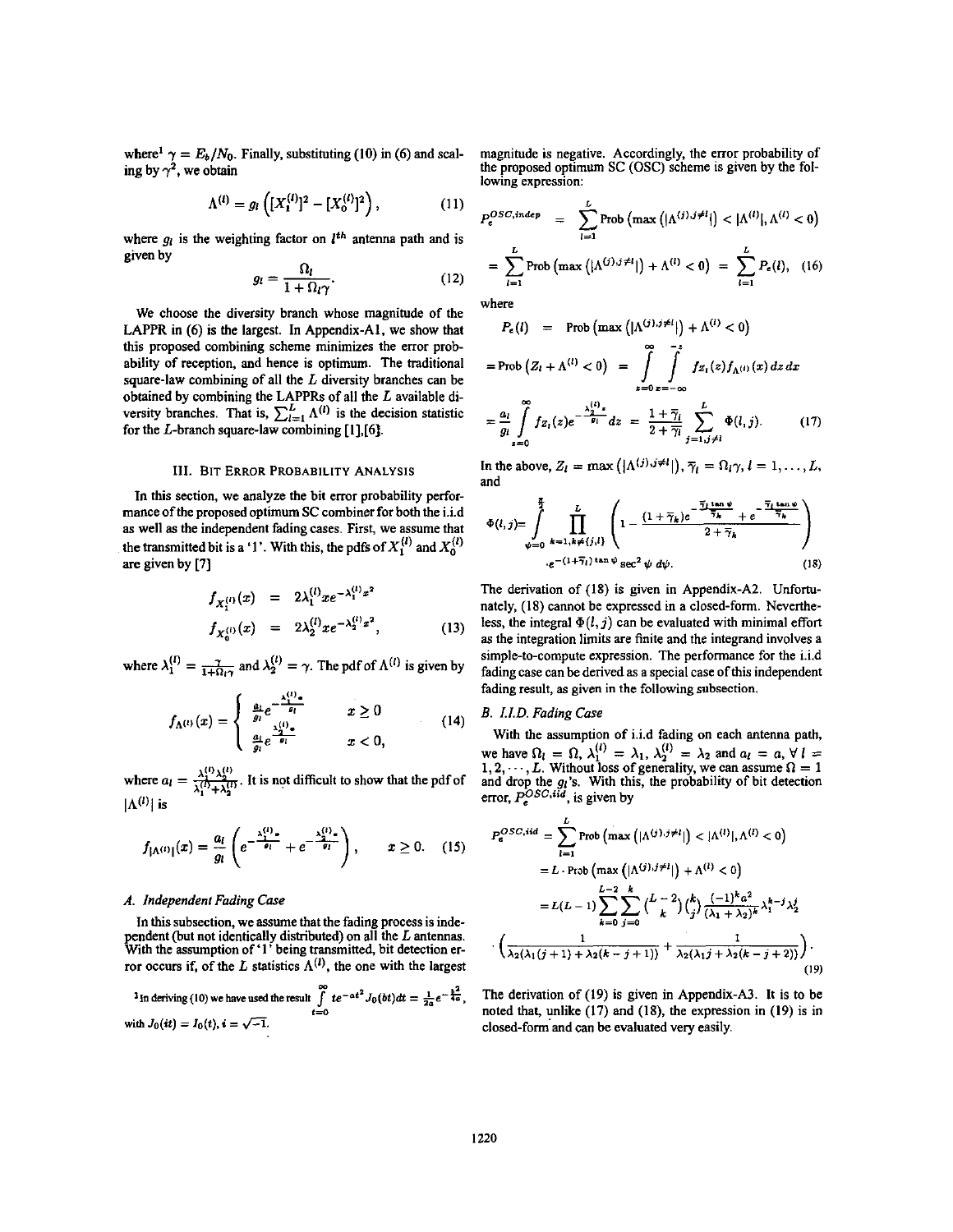## Iv. EXTENSIONS TO EXISTING ANALYSES

We would like to compare the error probability performance of the proposed optimum SC scheme with other existing SC schemes, as well as with the L-branch square-law combining scheme. We consider the three SC schemes proposed in **[2], [3],** and **[SI** for our comparison. In **[2],[3],[5],** only i.i.d Rayleigh fading is considered. In order to enable the comparison of these SC schemes with our scheme, we extend the analyses of these schemes to the independent fading case.

We have derived the bit error probability expressions, in closed-form, for Pierce SC scheme and Chyi *el ai* SC scheme, for independent Rayleigh fading, as [8]

$$
P_e^{Piece, indep} = \sum_{l=1}^{L} \left( \frac{1}{1 + \overline{\gamma}_l} - \sum_{i=1, i \neq l}^{L} \frac{1}{1 + \overline{\gamma}_l + \frac{2\overline{\gamma}_l}{\overline{\gamma}_i}} + \sum_{i=1, i \neq l}^{L} \frac{1}{1 + \overline{\gamma}_l + \frac{2\overline{\gamma}_l}{\overline{\gamma}_i}} \right)
$$
  

$$
\sum_{i=1, j=1, i \neq j \neq l}^{L} \frac{1}{\overline{\gamma}_i} - \frac{1}{\overline{\gamma}_j} + \cdots + \frac{(-1)^{L-1}}{1 + \overline{\gamma}_l + \sum_{i=1, i \neq l}^{L} \frac{2\overline{\gamma}_l}{\overline{\gamma}_i}} \right), (20)
$$

and

$$
P_e^{Chyi, indep} = 1 - \sum_{i=1}^{L} \sum_{m=0}^{L} \left[ \frac{(-1)^m \binom{L}{m}}{1 + m(1 + \overline{\gamma}_i)} - \sum_{i=1, i \neq l}^{L} \frac{(-1)^m \binom{L}{m}}{1 + (1 + \overline{\gamma}_l)(m + \frac{\overline{\gamma}_i}{1 + \overline{\gamma}_i})} + \cdots + \frac{(-1)^{L-1+m} \binom{L}{m}}{1 + (1 + \overline{\gamma}_l)(m + \sum_{i=1, i \neq l}^{L} \frac{\overline{\gamma}_i}{1 + \overline{\gamma}_i})} \right]. \tag{21}
$$

In the SC scheme by Neasmith and Beaulieu [5], the branch with largest energy difference,  $[X_1^{(l)}]^2 - [X_0^{(l)}]^2$ , is chosen. Clearly, for the case of i.i.d Rayleigh fading, the error probability of the Neasmith SC scheme is the same **as** that of the proposed optimum SC scheme. For the case of independent Rayleigh fading, the error probability expression for the Neasmith scheme can be obtained by substituting  $g_i = 1$  in (17) and(18).

Finally. combining the LAPPRs of all the diversity branches gives the performance of the L-branch square-law combining. The error probability of the L-branch square-law combining scheme on i.i.d Rayleigh fading is given by **[6]** 

$$
P_e^{Sq, Law, iid} = \frac{\lambda_2^L}{\Gamma(L)} \int_{y=0}^{\infty} e^{-\lambda_2 y} y^{L-1} \Gamma_c(\lambda_1 y, L) dy, \quad (22)
$$

where 
$$
\Gamma_c(x, n) = \frac{1}{\Gamma(n)} \int_{u=0}^{x} e^{-u} u^{n-1} du
$$
.

# v. RESULTS AND DISCUSSION

Fig. **2** shows the comparative performance of the proposed optimum SC scheme, the SC scheme of Pierce, and the SC



Fig. 2. Comparison of the bit error performance of various SC schemes on i.i.d Rayleigh fading for  $L = 3$ , 4, and 5.

scheme of Chyi *et al*, for i.i.d Rayleigh fading when  $L = 3$ , **4,** and *5.* The performance of the square-law combiner, which combines all the L available LAPPRs, is also plotted for comparison. With three antenna diversity reception  $(L = 3)$ , at a bit error rate of  $10^{-4}$ , the optimum SC scheme performs 0.3 dB poorer compared to the L-branch square-law combiner, but performs better than the SC schemes of Pierce and Chyi *el a1*  by *0.9* dB and 0.4 **dB,** respectively. As the order of diversity increases from  $L = 3$  to 5, the diversity gain of the proposed optimum SC increases over Pierce and Chyi *el ai* schemes. For example, for  $L = 5$ , the diversity gain of the optimum SC is **1.6** dB over the Pierce SC scheme and 0.8 dB over Chyi *et a1* SC scheme. The Chyi *er ai* scheme chooses the branch with the maximum demodulator output. This scheme gives a decision error when one demodulator output with noise-only exceeds the demodulator output with signal-plus-noise. The proposed optimum SC scheme, on the other hand, performs subtraction of the outputs of the demodulators (signal-plusnoise energy output due to correct hypothesis, and noise-only energy output due to incorrect hypothesis). This subtraction basically eliminates the dominance of the noise-only demodulator output and this results in enhanced performance of the optimum SC scheme over the other schemes.

It is noted that, for i.i.d Rayleigh fading, the performance of the Neasmith SC scheme is the same **as** that of the optimum SC scheme. However, as we will see next, in the case of independent fading, the optimum SC scheme performs better than the Neasmith SC scheme. In fact, the Neasmith scheme performs poorer than Pierce SC scheme **at** low *SNRs* and large multipath intensity profile (MIP) decay factors.

[Fig.](#page-4-0) 3 shows the comparative performance of the various SC schemes for the case of independent Rayleigh fading. The second moment of the fading,  $\Omega_i$ , is decreased linearly (in dB scale) in steps of 2 dB. That is,  $\Omega_l = -2(l - 1)$  dB,  $l =$  $1, 2, \dots, L$ . From Fig. 3, we observe that at high SNRs, the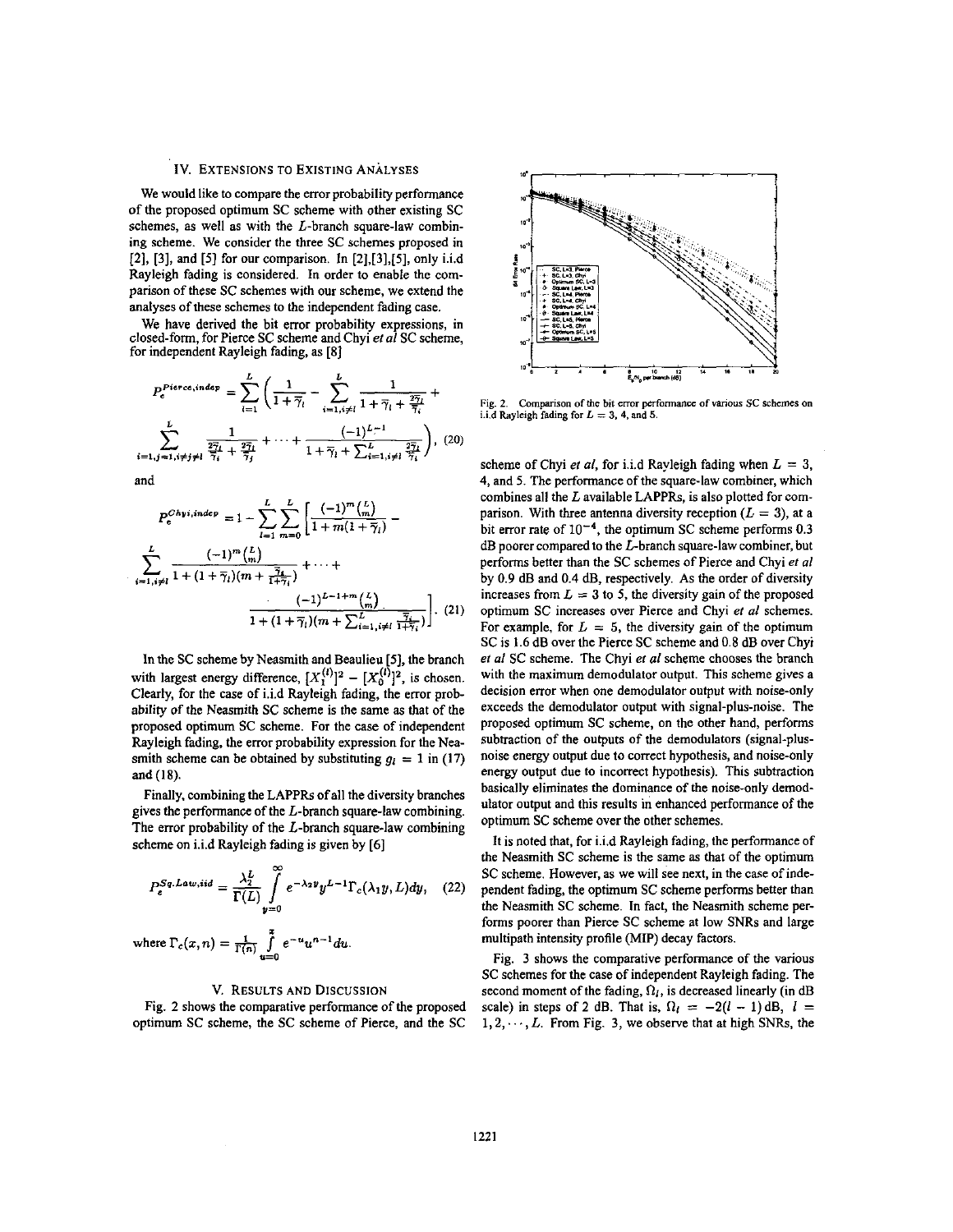<span id="page-4-0"></span>

Fig. 3. Comparison of the bit error performance of various SC schemes on independent Rayleigh fading. MIP is  $[0dB, -2dB, -4dB]$  for  $L = 3$ , and  $[0dB, -2dB, -4dB, -6dB, -8dB]$  for  $L = 5$ .

Neasmith SC scheme performs the same as that of the optimum SC, whereas at low SNRs the optimum SC performs better. This behavior is more clearly observed in Fig. **4.** The reason for this is **as** follows: At high SNRs, with the approximation  $1 + \gamma \Omega_l = \gamma \Omega_l$  in (12), the weighting factors  $g_l$  become independent of the second moment  $\Omega$  of the Rayleigh fades. At low SNRs, with the approximation  $1 + \gamma \Omega_l = 1$ , we have  $g_l = \Omega_l$ . The Neasmith SC scheme does not take this gain factor into account, whereas the proposed optimum SC scheme approximately weights the energy differences before the selection is made, which improves the performance.

Fig. **4** shows the comparative performance of the various SC schemes for  $L = 5$ , for exponentially decaying L antenna independent Rayleigh fading with  $\Omega_l = \Omega_1 e^{-\delta(l-1)}$ ,  $l =$  $1, 2, \dots, L$  and  $\Omega_1 = 1$ . The values of decay factor,  $\delta$ , considered are **1** and 3. From Fig. **4,** we observe that for small values of the decay factor, 6, and high values of SNR, Neasmith **SC**  performs close to optimum SC. However, at large values of  $\delta$ and at low SNRs, the Neasmith scheme performs worse than optimum SC. In fact, at low *SNR* and high MIP decay factors, the Neasmith scheme performs poorer than the scheme which chooses the branch with largest signal power (i.e., the Pierce SC scheme). This illustrates an important conclusion of this paper. That is, while the Neasmith SC scheme is optimum for i.i.d Rayleigh fading, it performs poorer than the Pierce SC scheme for independent Rayleigh fading at low SNRs and large MIP decay factors, whereas our proposed SC scheme provides the optimum performance for arbitrary independent Rayleigh fading.

## VI. CONCLUSIONS

We proposed a new selection combining scheme for binary NCFSK signals on independent (hut not necessarily identically distributed) Rayleigh fading channels with L-antenna



Fig. 4. Comparison of the bit error performance of various SC schemes **on multipath Rayleigh fading channels with expanentially decaying** MIP **for**   $L= 5$ . Decay factor,  $\delta = 1.0$ , 3.0.

diversity reception. With this scheme, the diversity branch having the largest magnitude of the LAPPR of the transmitted information bit is chosen. We showed that this scheme minimized the probability of bit error, thus proving its optimality. At  $10^{-4}$  BER, *a*) on i.i.d Rayleigh fading, the proposed optimum SC combining scheme performed better than the existing SC schemes by 0.5 dB for  $L = 3$  and 1.5 dB for  $L = 5$ , and performed within 0.5 dB of the scheme which square-law combines all the *L* diversity branches, and b) on independent Rayleigh fading, the proposed optimum SC scheme provided an additional gain of 2.0 dB over the SC schemes of Pierce and Chyi *er* al.

#### **APPENDICES**

### <sup>A</sup>**I,** OPTIMALITY OF THE PROPOSED sc SCHEME

In this appendix, we show that choosing the largest LAPPR magnitude among the available *L* LAPPR magnitudes minimizes the probability of error, thus proving the optimality of the proposed selection combining scheme. The general expression for the error probability is given by

$$
P_b = \int_{\mathbf{X}} \text{Prob}(\hat{\mathbf{g}}_m \neq \mathbf{g}_m | \mathbf{X}) f_{\mathbf{X}}(\mathbf{X}) d\mathbf{X}
$$
  
=  $1 - \int_{\mathbf{X}} \text{Prob}(\hat{\mathbf{g}}_m = \mathbf{g}_m | \mathbf{X}) f_{\mathbf{X}}(\mathbf{X}) d\mathbf{X},$  (23)

where  $X = (X_0^{(1)}, X_1^{(1)}, X_0^{(2)}, X_1^{(2)}, \cdots, X_0^{(L)}, X_1^{(L)})$  and  $\frac{\delta_m}{\delta_m}$  is the detected symbol when symbol  $s_m$  is transmitted. The Prob( $\hat{\mathbf{g}}_m = \underline{s}_m|\mathbf{X}$ ) can be derived as follows:

$$
\text{Prob}(\widehat{s}_{m} = s_{m} | \mathbf{X}) = \sum_{l=1}^{L} \text{Prob}(\widehat{s}_{m} = s_{m} | \mathbf{X}, l^{th} \text{antenna is chosen})
$$
  
 
$$
\cdot \text{Prob}(l^{th} \text{antenna is chosen} | \mathbf{X})
$$